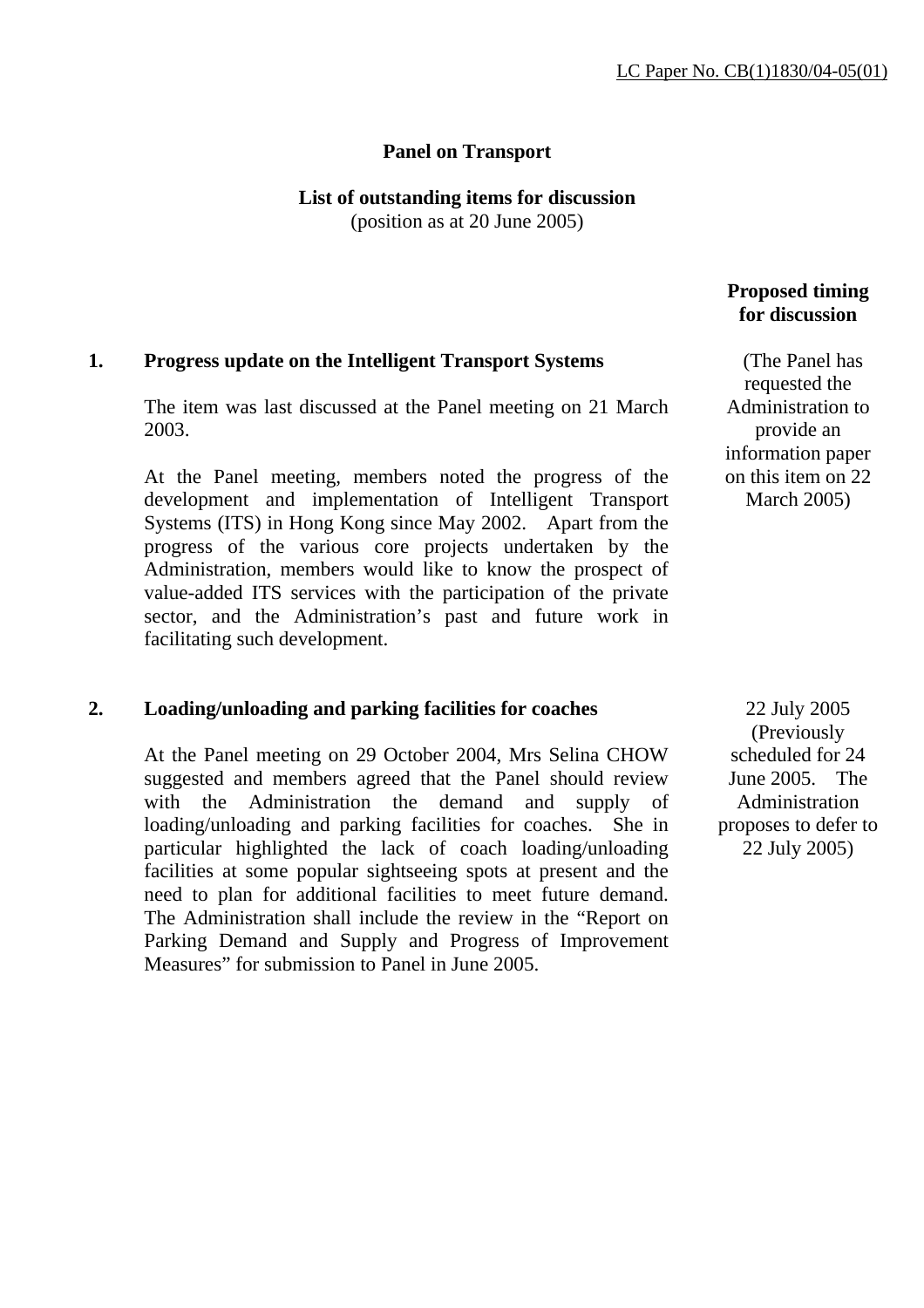# **3. Possible Merger of MTR Corporation Limited and Kowloon-Canton Railway Corporation**

Last discussed at the Panel meeting on 27 February 2004, following the announcement by the Administration on 24 February 2004 that that the two railway corporations would be invited to commence negotiations on a possible merger.

A joint report was submitted to the Government on 16 September 2004 by the two railway corporations regarding the possible merger of the two corporations. The Government is studying the report carefully and further discussions between the Government and the two corporations on the details are required before the Government would be able to take a view on the way forward.

- **4. Fare adjustment mechanism** 
	- $\triangleright$  Fares of Lantau franchised bus services
	- $\triangleright$  Review on fare scales of franchised bus companies

Last discussed at the meeting on 1 August 2003. The Administration is developing the details of the proposed fare adjustment mechanism and will revert to members in due course.

At the Panel's Policy Briefing held on 14 January 2004, the Administration advised that it would continue with the study on introduction of a more objective and transparent fare adjustment mechanism. Discussion would be held with the Panel after the findings had been compiled.

In this connection, the Administration suggests that the two outstanding items in relation to fares of Lantau franchised bus services and Review on fare scales of franchised bus companies be discussed together.

At the meeting on 28 November 2003, members agreed that the Panel would keep in view the Administration's progress in following up on the motion "Improving public transport fare system" passed by the Council on 12 November 2003, in particular regarding the ways to improve the existing fare structures of franchised bus operators, including the setting of full and sectional fares of each bus route according to the distance of the journey.

To be confirmed

To be confirmed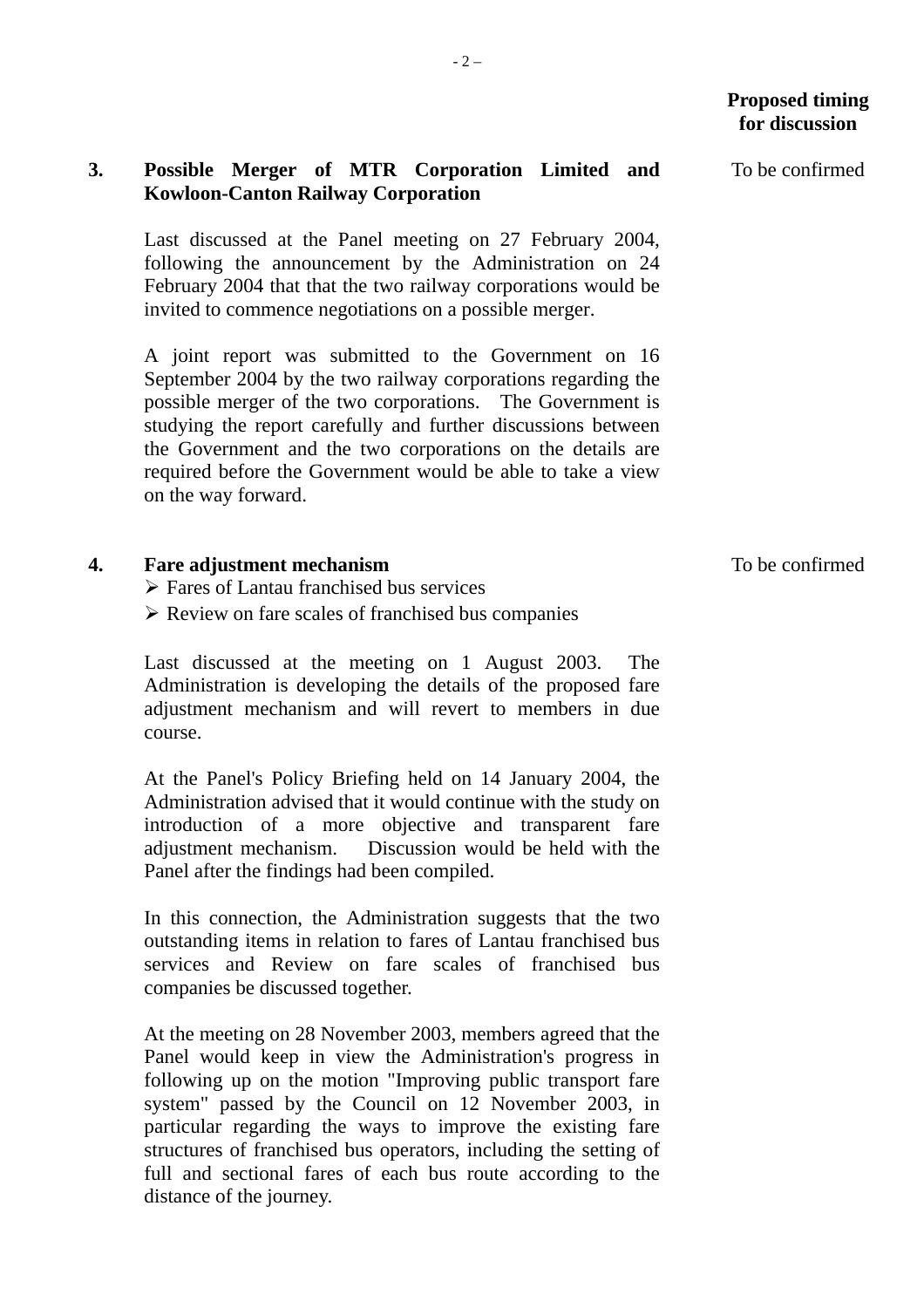## **Proposed timing for discussion**

 To be confirmed (Previously scheduled for 24 June 2005)

# **5. Public transport facilities and arrangements at cross boundary control points**

The item was last discussed at the Panel meeting on 25 June 2004.

Members would like to follow up on measures to permit different modes of public transport to operate to various cross boundary control points.

#### **6. Cross-boundary coach services**

The subject was discussed at the meeting of the Panel on Transport on 25 June 2004. The Panel noted that for the purpose of better ensuring proper operation and order at both control points, the Administration had decided with the Mainland authorities to allocate some new quotas and invite applications from the existing cross-boundary coach operators to operate six cross-boundary routes running between various districts in Hong Kong and the Huanggang Control Point. At the same time, enhanced enforcement actions would be taken against any unauthorized services. The new short-haul routes were introduced in August 2004.

Mr WONG Kwok-hing has written to the Panel Chairman raising the concern that since the introduction of the new regulatory measures over short-haul cross-boundary coach services, the coach fares have increased significantly and the pick-up/drop-off points for the cross-boundary routes have reduced. As more and more Hong Kong people are going to the Mainland for work and leisure, the service quality and the fares of the cross-boundary coach services have important bearing on the livelihood of Hong Kong people. He suggests that the Panel should discuss the subject and review the existing measures.

 To be confirmed (Previously scheduled for 24 June 2005)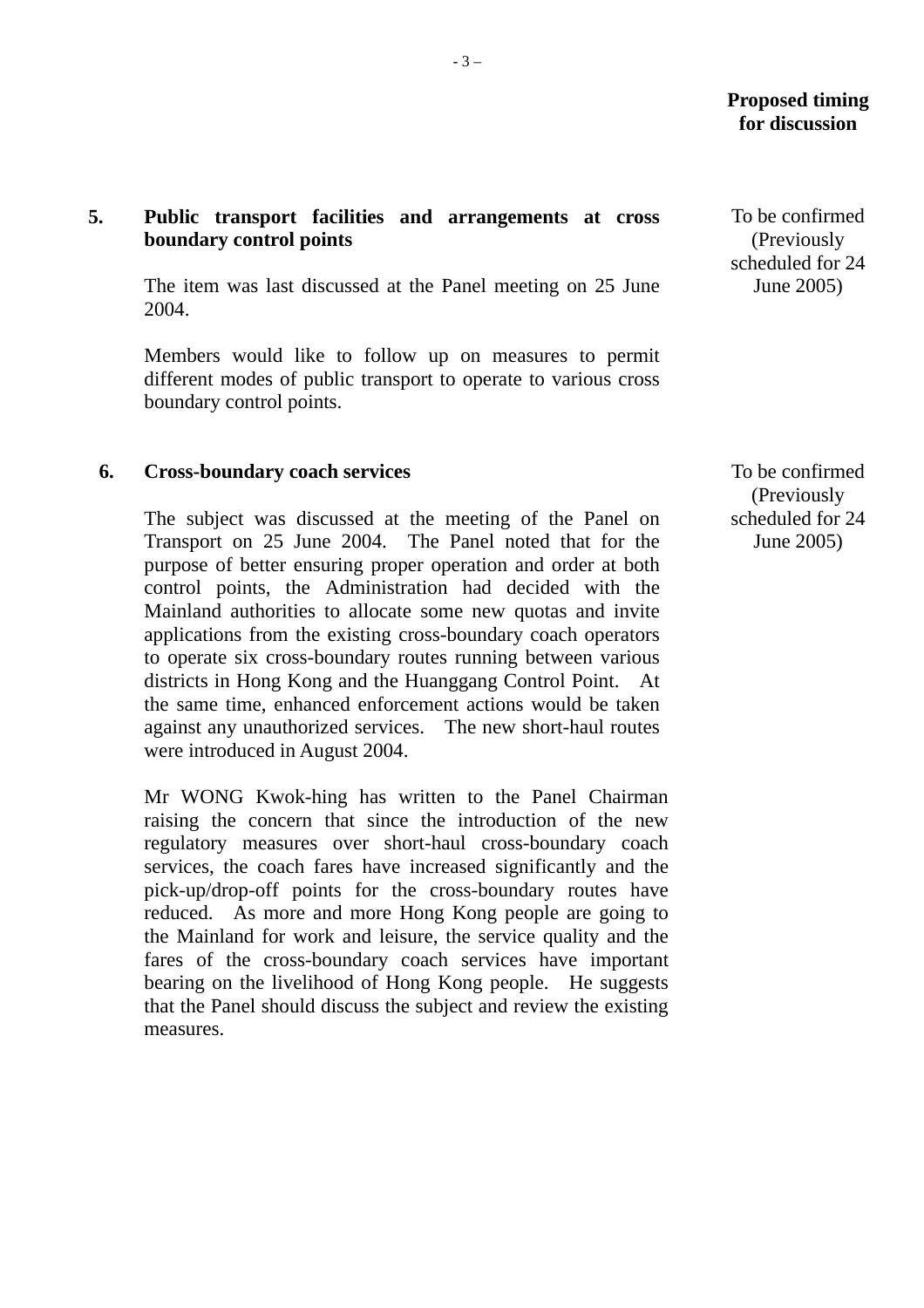# **Proposed timing for discussion**

 22 July 2005 (Previously scheduled for 24 June 2005. The Administration proposes to defer to 22 July 2005)

# **7. Review on the composition and role and functions of the Transport Advisory Committee**

At the Panel meeting on 26 November 2004, Mr WONG Kwok-hing suggested and members agreed that the Panel should discuss the subject. To facilitate the discussion, the Administration should provide detailed background information regarding the composition and role and functions of the Transport Advisory Committee (TAC). Moreover, the Administration should specifically consider whether the membership of TAC should be open to representatives from the labour unions and trade associations of the transport trade.

#### To be confirmed

To be confirmed

# **safety of bus operation**

**8. Employment arrangements for franchise bus drivers and** 

This item is proposed by Mr WONG Kwok-hing. In recent years, with the Kowloon Motor Bus Company (1933) Limited taking the lead, some franchised bus operators have changed the employment terms for their bus drivers to contract terms and in some cases, the contract period only lasts for one year. Further employment of bus drivers upon expiry of their employment contracts is subject to review, resulting in a lack of job security for bus drivers. Mr WONG is concerned that the new employment arrangements would pose immense psychological pressure on bus drivers, which in turn would directly affect the safety of franchised bus operation.

It was agreed at the Panel meeting on 18 March 2005 that the Panel should discuss the issue with the Administration from the angle of ensuring the safety of franchised bus operation.

#### **9. Measures to improve the distribution of traffic among the three road harbour crossings**

The subject was last discussed at the meeting on 22 April 2005. Members reiterated their concerns on the matter at the meeting on 27 May 2005. The Clerk has written to the Administration requesting it to speed up the related work and report to the Panel, at the earliest opportunity, on measures to improve the distribution of traffic among the three road harbour crossings and the outcome of the discussions with the two tunnel companies on the matter.

 $-4-$